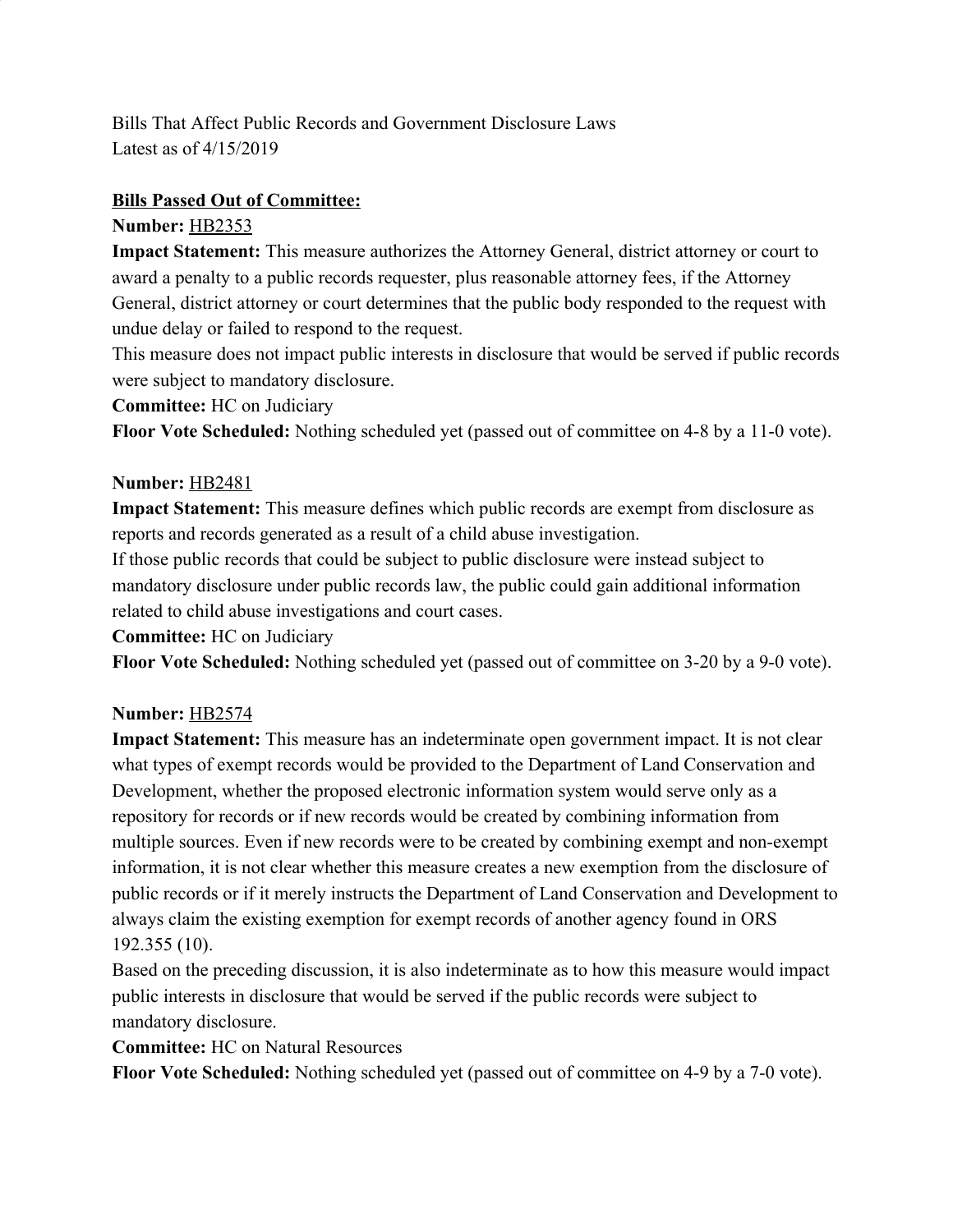#### **Number:** [HB2706](https://olis.leg.state.or.us/liz/2019R1/Measures/Overview/HB2706)

**Impact Statement:** This measure exempts from public disclosure personally identifiable information about applicants for or enrollees in the COFA Dental Program. If those public records that could be subject to public disclosure were instead subject to mandatory disclosure under public records law, individuals might be less likely to apply for coverage under the COFA Dental Program.

**Committee:** HC on Health Care

**Floor Vote Scheduled:** Nothing scheduled yet (passed out of committee on 4-4 by a 9-0-2 vote).

### **Number:** [HB2717](https://olis.leg.state.or.us/liz/2019R1/Measures/Overview/HB2717)

**Impact Statement:** This measure exempts from public disclosure patient information collected from health care providers in compiling data for health planning programs.

The protected data likely could not be subject to mandatory disclosure under public records law as it would consist of protected health information.

**Committee:** HC on Health Care

**Floor Vote Scheduled:** Nothing scheduled yet (passed out of committee on 4-9 by a 11-0 vote).

#### **Number:** [HB3023](https://olis.leg.state.or.us/liz/2019R1/Measures/Overview/HB3023)

**Impact Statement:** This measure exempts from public disclosure records obtained from a transportation network company by the Department of Transportation during a compliance audit of the transportation network company.

If the public records were instead subject to mandatory disclosure under public records law, trade secret information of transportation network companies and rider histories could be made publicly available.

**Committee:** HC on Business and Labor

**Floor Vote Scheduled:** Nothing scheduled yet (passed out of committee on 4-8 by a 8-3 vote).

### **Number:** [SB0155](https://olis.leg.state.or.us/liz/2019R1/Measures/Overview/SB155)

**Impact Statement:** This measure makes information and reports of the Teacher Standards and Practices Commission detailing investigations of abuse or sexual conduct by school employees exempt from public disclosure unless the commission makes a final determination to take disciplinary action against the school employee. However, records received from the Department of Human Services pursuant to ORS 419B.035 would remain exempt from public disclosure regardless of the disposition of the investigation. If those public records that could be subject to public disclosure were instead subject to mandatory disclosure under public records law, the public could gain information related to ongoing investigations being conducted by the Teacher Standards and Practices Commission and investigations in which the allegations could not be substantiated.

**Committee:** SC on Education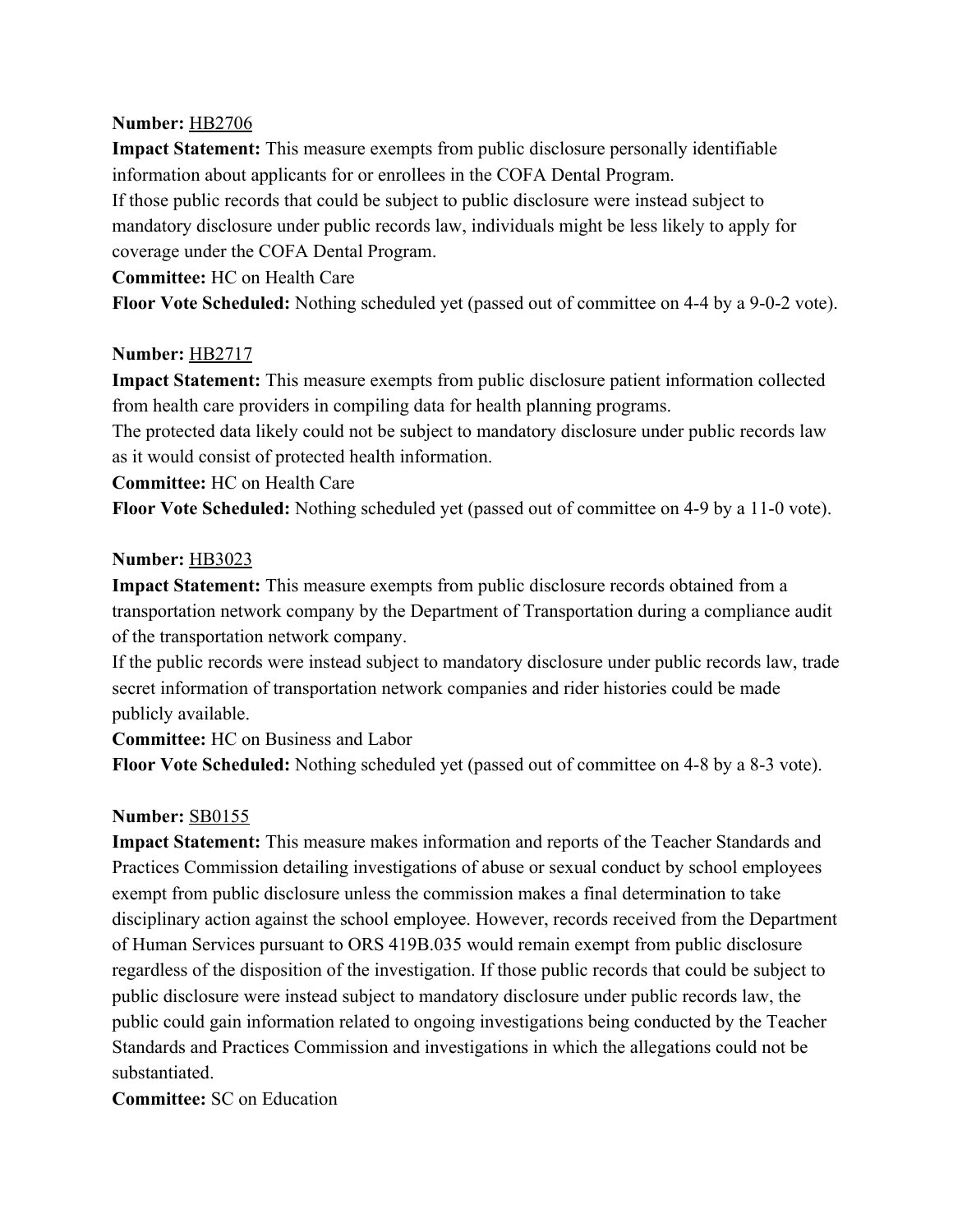**Floor Vote Scheduled:** Nothing scheduled yet (passed out of committee on 4-8 by a 3-1-1 vote).

### **Number:** [SB0276](https://olis.leg.state.or.us/liz/2019R1/Measures/Overview/SB276)

**Impact Statement:** This measure exempts from public disclosure any financial, cost, production or sales data and records and lists of brands by specific manufacturer collected from stewardship organizations or mattress manufacturers by the Department of Environmental Quality in implementing the mattress stewardship program.

If these public records were instead subject to mandatory disclosure under public records law, trade secret information of mattress manufacturers would likely be made public.

**Committee:** SC on Environment and Natural Resources

**Floor Vote Scheduled:** Nothing scheduled yet (passed out of committee on 4-8 by a 3-2 vote).

### **Number:** [SB0279](https://olis.leg.state.or.us/liz/2019R1/Measures/Overview/SB279)

**Impact Statement:** This measure exempts from public disclosure materials in the possession of the Department of Consumer and Business Services received in examining student loan servicers or investigating complaints by borrowers against student loan servicers.

If those public records that could be subject to public disclosure were instead subject to mandatory disclosure under public records law, the public could gain additional information related to license applications and ongoing investigations being conducted by the Department of Consumer and Business Services related to student loan servicers.

**Committee:** SC on Ways and Means

**Floor Vote Scheduled:** Nothing scheduled yet (passed out of committee on 4-8 by a 3-2 vote).

## **Number:** [SB0373](https://olis.leg.state.or.us/liz/2019R1/Measures/Overview/SB373)

**Impact Statement:** This measure exempts from public disclosure medical records maintained by the Psychiatric Security Review Board for individuals under the board's jurisdiction. The board is required to maintain medical, social and criminal histories for all persons under its jurisdiction. Currently, the confidentiality of those records is determined by ORS 192.338, 192.345 and 192.355. As the board is likely not a covered entity under the Health Insurance Portability and Accountability Act of 1996 (HIPAA), the medical records are not protected under HIPAA's privacy rules. Instead, the confidentiality of medical records maintained by the board is determined by applying the public interest balancing test of ORS 192.355 (2). Thus, records kept in a medical file maintained by the board are exempt from public disclosure if disclosure would constitute an unreasonable invasion of privacy, unless the public interest by clear and convincing evidence requires disclosure in the particular instance. This measure would replace that balancing test for medical records of individuals under the board's jurisdiction with an unconditional exemption from public disclosure.

If those public records that could be subject to public disclosure were instead subject to mandatory disclosure under public records law, the public would be able to receive complete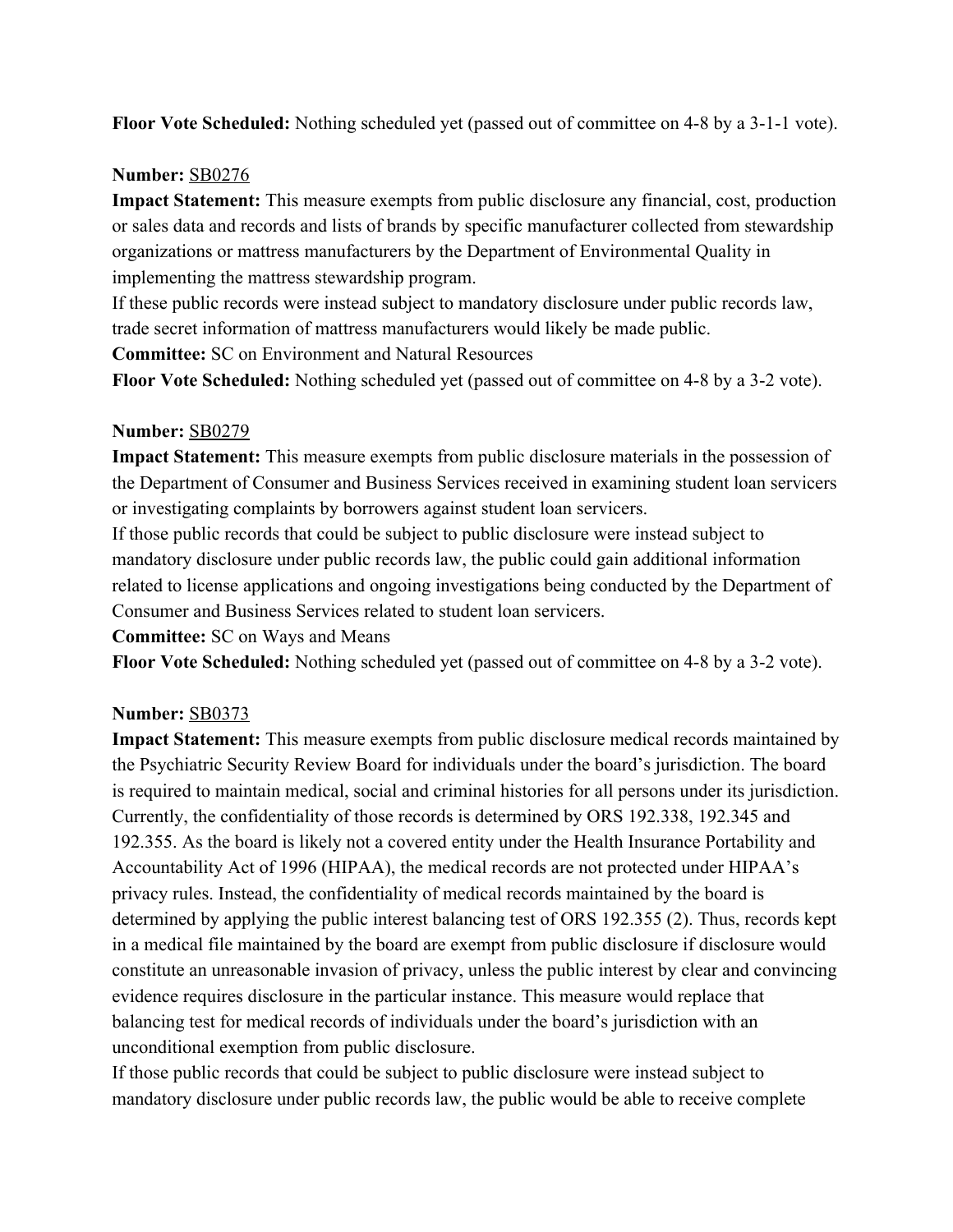medical histories of individuals found guilty except for insanity including those that had been previously released from the board's jurisdiction.

**Committee:** SC on Judiciary

**Floor Vote Scheduled:** Nothing scheduled yet (passed out of committee on 4-4 by a 7-0 vote).

## **Number:** [SB0454](https://olis.leg.state.or.us/liz/2019R1/Measures/Overview/SB454)

**Impact Statement:** This measure exempts from public disclosure information supplied to the State Treasurer by the Employment Department for the disposition of unclaimed property. It is unlikely that there are public interests in employment records used for the disposition of unclaimed property.

**Committee:** JC on Ways and Means

**Floor Vote Scheduled:** Nothing scheduled yet (passed out of committee on 2-21 by a 5-0 vote).

# **Number:** [SB0597](https://olis.leg.state.or.us/liz/2019R1/Measures/Overview/SB597)

**Impact Statement:** This measure exempts from public disclosure the document submitted in a criminal case by the prosecutor which identifies the name of the victim of a sex crime when a pseudonym, initials or other signifier is used instead of the name of the victim in publicly available court records.

If the public records were instead subject to mandatory disclosure under public records law, the public could learn the identity of victims of sex crimes.

**Committee:** SC on Judiciary

**Floor Vote Scheduled:** Nothing scheduled yet (passed out of committee on 4-4 by a 7-0 vote).

# **Bills Passed Out of a Chamber:**

# **Number:** [HB2016](https://olis.leg.state.or.us/liz/2019R1/Measures/Overview/HB2016)

**Impact Statement:** This measure makes it an unfair labor practice for a public body to waive a public records exemption and release personally identifiable information about employees within a bargaining unit to any party other than the exclusive representative of the employee. If those public records were instead subject to mandatory disclosure under public records law, the public would be able to collect more personally identifiable information about public employees in Oregon.

**Floor Vote: Passed House (36-22).** 

**New Committee Assignment:** SC on Workforce.

**New Committee Dates Scheduled:** Hearing on 4-18.

## **Number:** [HB2051](https://olis.leg.state.or.us/liz/2019R1/Measures/Overview/HB2051)

**Impact Statement:** This measure prohibits the disclosure of information received by the Department of State Police to their student safety tip line, information received while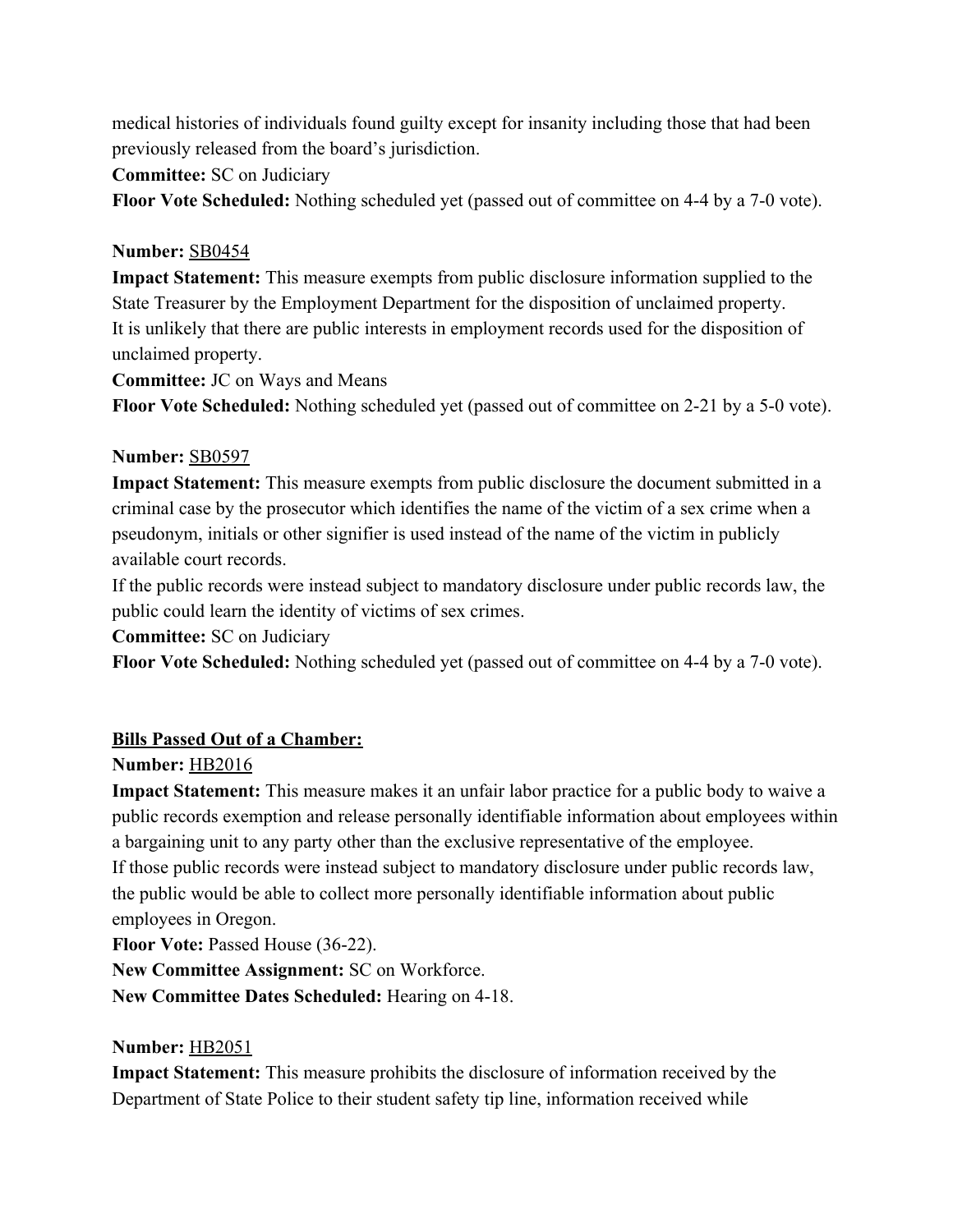investigating tips received by the tip line and outcomes or actions taken in response to a tip received.

If the public records were instead subject to mandatory disclosure under public records law, the public could receive more information relating to threats to students, but the public may be less forthcoming in providing tips and in providing information relating to a tip received.

**Floor Vote: Passed House (58-2).** 

**New Committee Assignment:** SC on Judiciary.

**New Committee Dates Scheduled:** Nothing scheduled yet.

### **Number:** [HB2090](https://olis.leg.state.or.us/liz/2019R1/Measures/Overview/HB2090)

**Impact Statement:** This measure abolishes the peer review committee of the Oregon Board of Naturopathic Medicine and eliminates the exemption from public disclosure for information provided to the committee in the performance of its duties.

This measure would make those public records that could be subject to public disclosure subject to mandatory disclosure under public records law.

**Floor Vote: Passed House (59-0-1).** 

**New Committee Assignment:** SC on Health Care.

**New Committee Dates Scheduled:** Hearing scheduled for 4-10.

## **Number:** [HB2321](https://olis.leg.state.or.us/liz/2019R1/Measures/Overview/HB2321)

**Impact Statement:** This measure expands the exemption from disclosure of personal information of public safety officers to also include county juvenile department employees who primarily perform duties related to youth offenders confined in detention facilities. Currently this information is subject to mandatory disclosure under public records law unless another exemption from public disclosure applies.

**Floor Vote: Passed House (56-0-1).** 

**New Committee Assignment:** SC on Judiciary.

**New Committee Dates Scheduled:** Nothing scheduled yet.

### **Number:** [HB2462](https://olis.leg.state.or.us/liz/2019R1/Measures/Overview/HB2462)

**Impact Statement:** This measure exempts from public disclosure information contained in criminal court files regarding the defendant's status as a servicemember if the defendant requests the information to be sealed within the court file.

If public records related to the status of a service member were instead subject to mandatory disclosure under public records law, defendants would be less likely to proffer that information to the court and, consequently, not be able to take advantage of treatment programs, specialty courts or mitigated sentencing that is available to service members.

**Floor Vote: Passed House (60-0).**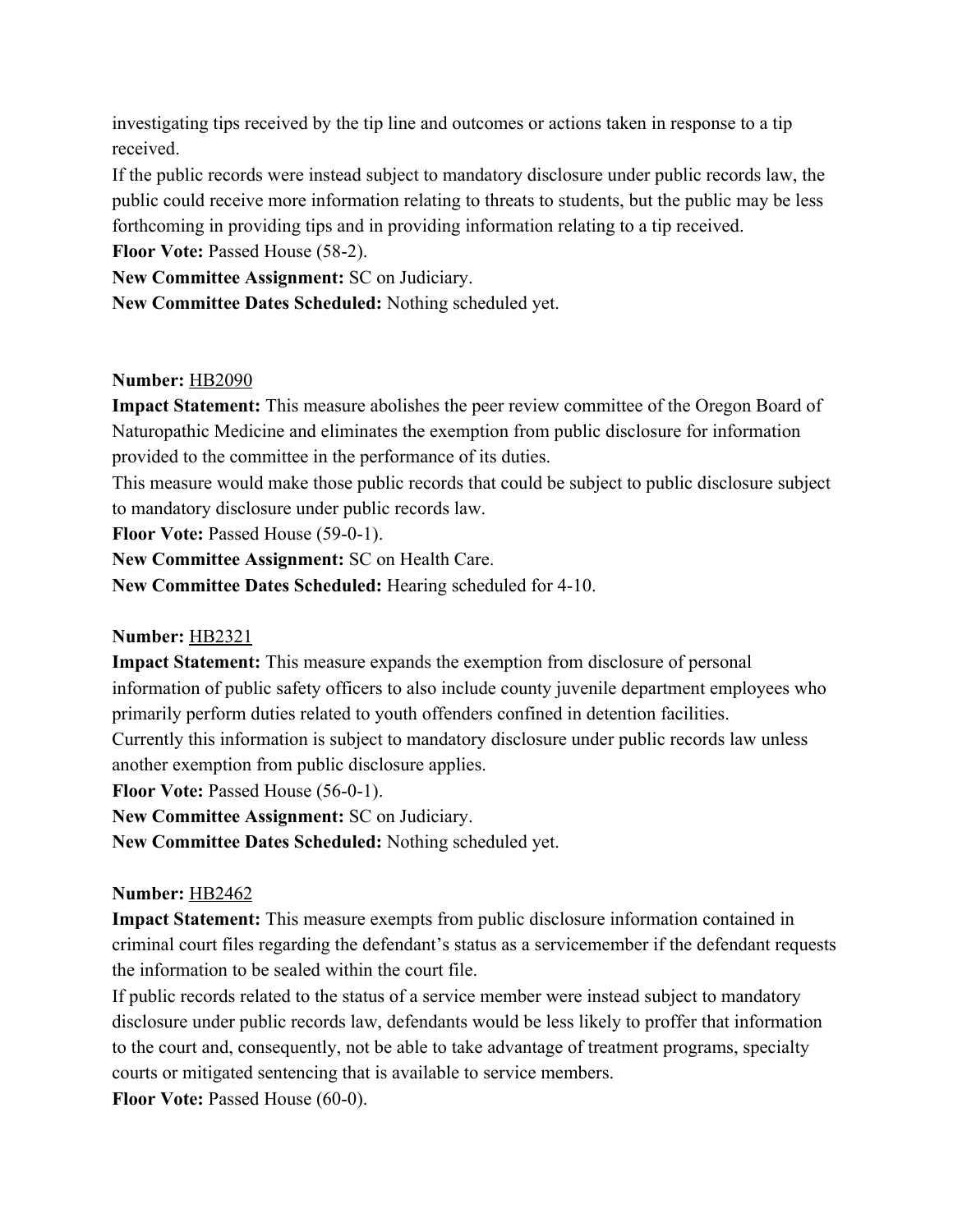# **New Committee Assignment:** SC on Judiciary. **New Committee Dates Scheduled:** Nothing scheduled yet.

### **Number:** [SB0029](https://olis.leg.state.or.us/liz/2019R1/Measures/Overview/SB29)

**Impact Statement:** This measure makes certain investigative reports received by the Health Licensing Office exempt from public disclosure.

If the public records were instead subject to mandatory disclosure under public records law, the Health Licensing Office would likely receive fewer complaints regarding health care licensees and would find it more difficult to investigate those complaints. However, the public would also be able to obtain additional information regarding complaints and investigations by the Health Licensing Office, including information relating to complaints that could not be substantiated. **Floor Vote: Passed Senate (17-12-1).** 

**New Committee Assignment:** HC on Healthcare.

**New Committee Dates Scheduled:** Nothing scheduled yet.

#### **Number:** [SB0031](https://olis.leg.state.or.us/liz/2019R1/Measures/Overview/SB31)

**Impact Statement:** This measure makes information and records acquired by a high-risk team addressing safety risks facing highly vulnerable adults exempt from public disclosure except when necessary to carry out the purposes of the high-risk team.

The protected data likely could not be subject to mandatory disclosure under public records law as much of it would consist of protected health information.

**Floor Vote: Passed Senate (30-0).** 

**New Committee Assignment:** HC on Judiciary.

**New Committee Dates Scheduled:** Nothing scheduled yet.

#### **Number:** [SB0358](https://olis.leg.state.or.us/liz/2019R1/Measures/Overview/SB358)

**Impact Statement:** This measure makes information the Department of Revenue provides to the Oregon State Bar for disciplinary action related to persons admitted to practice law exempt from public disclosure unless the Oregon State Bar finds probable cause of a rule violation or the matter has been finally resolved by disciplinary board action, a diversion or agreement or an order of the Supreme Court.

If those public records that could be subject to public disclosure were instead subject to mandatory disclosure under public records law, the public could gain information related to ongoing investigations being conducted by the Oregon State Bar and those in which the allegations could not be substantiated.

**Floor Vote: Passed Senate (27-3).** 

**New Committee Assignment:** HC on Judiciary.

**New Committee Dates Scheduled:** Nothing scheduled yet.